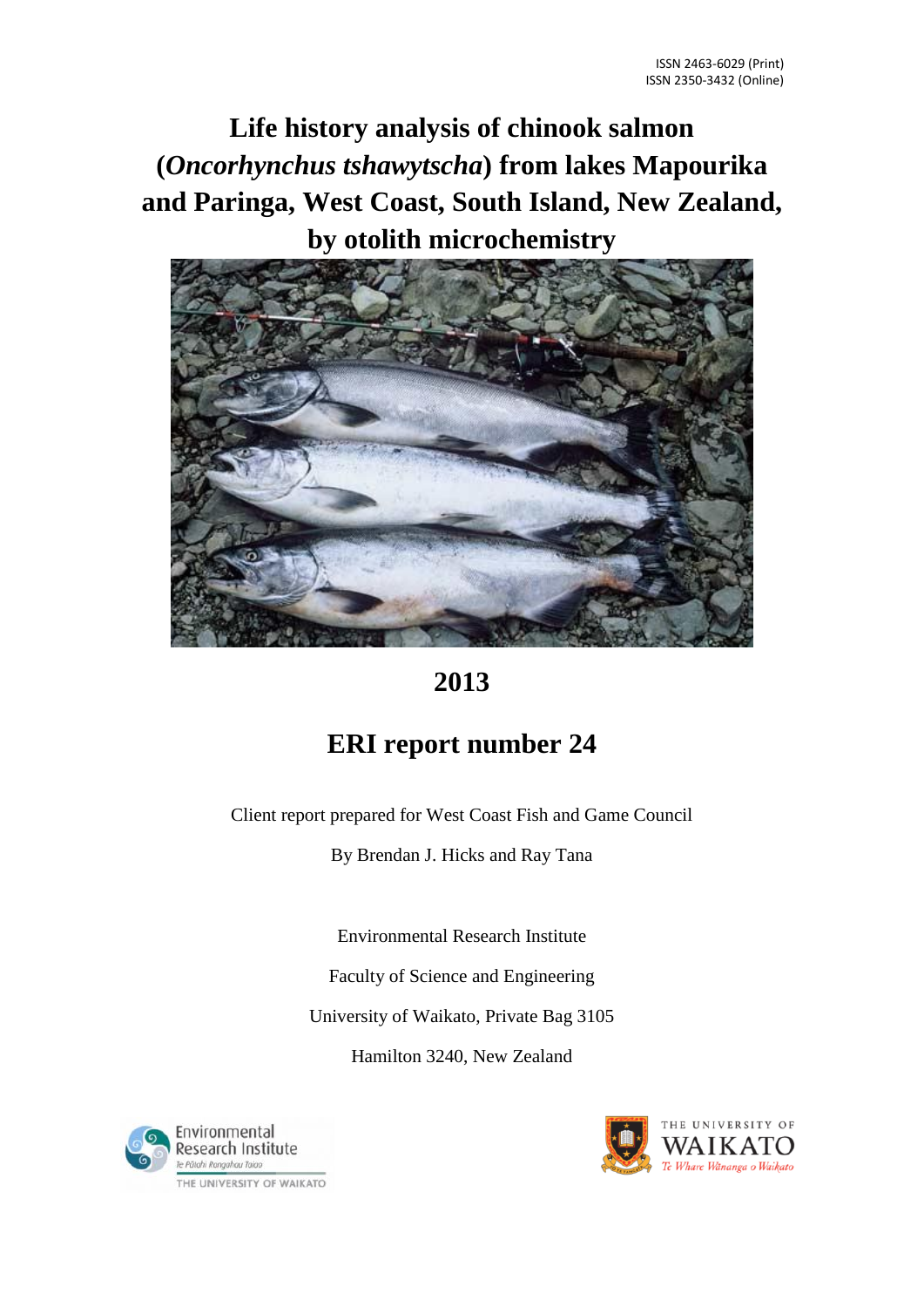#### **Cover photo:**

URL: http://www.TeAra.govt.nz/en/photograph/18244/chinook-salmon Department of Conservation, Reference: 10046741, photograph by R. T. Hutchinson Source: Te Ara - the Encyclopedia of New Zealand

#### **Cite report as:**

Hicks, BJ and R Tana. 2013. Life history analysis of chinook salmon (*Oncorhynchus tshawytscha*) from lakes Mapourika and Paringa, West Coast, South Island, NZ, by otolith microchemistry. *Environmental Research Institute Report No. 24*. Client report prepared for Client report prepared for West Coast Fish and Game Council. Environmental Research Institute, Faculty of Science and Engineering, The University of Waikato, Hamilton. 14pp.

Maus

Conrad Pilditch John Tyrrell Professor Business Manager

*Reviewed by: Approved for release by*

 $970$ 

School of Science **Environmental Research Institute** University of Waikato **University of Waikato**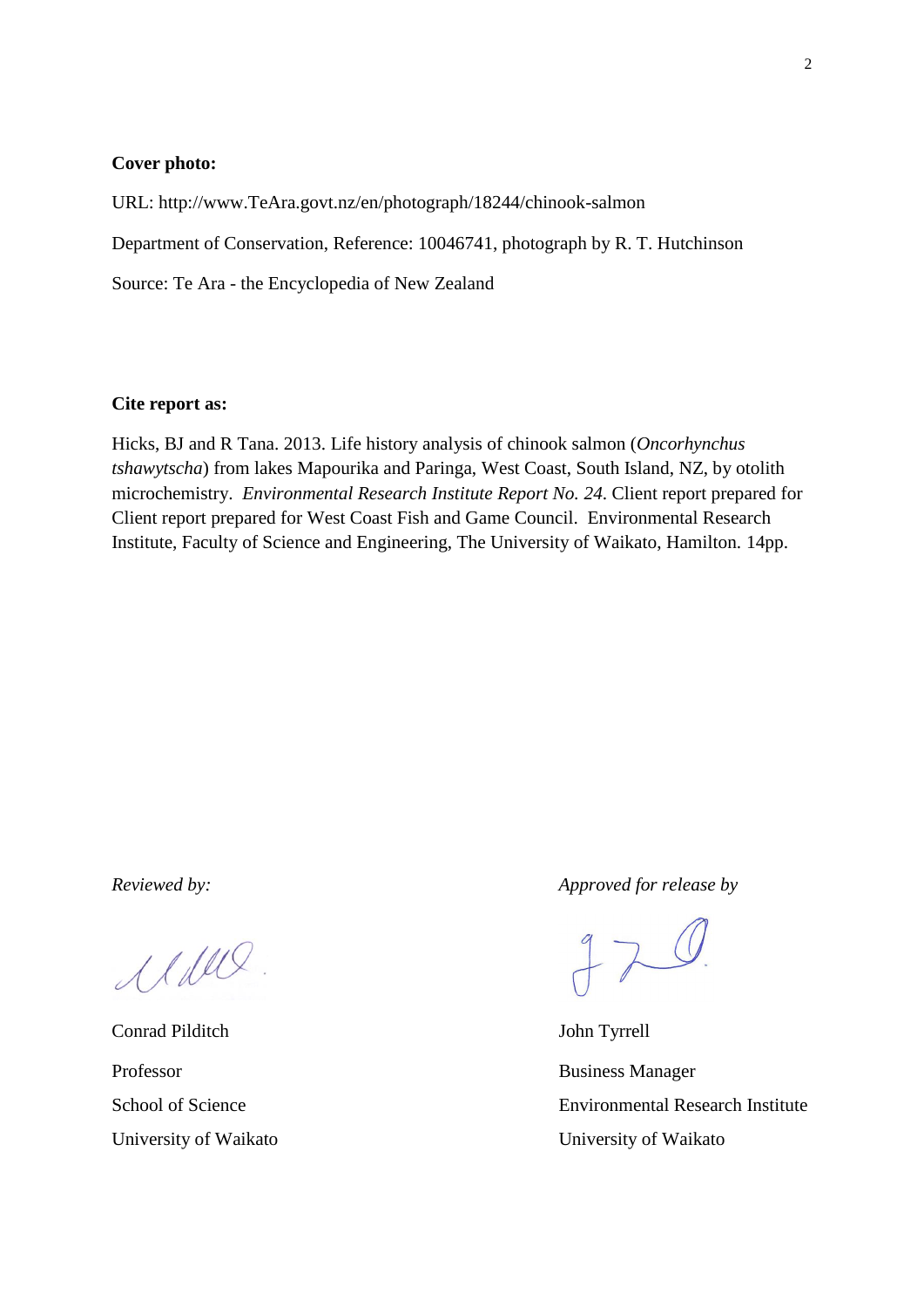## **Executive summary**

<span id="page-2-0"></span>Otolith microchemistry is an established technique for determining fish migrations between the sea and freshwater. The aim of our study was to determine life history patterns of chinook salmon collected from rivers and lake tributaries along the West Coast of the South Island, New Zealand using otolith microchemistry. Specifically, we compared relative concentrations of barium and strontium in salmon otoliths as a proxy of fresh and seawater migration and related this to individual fish ages. Using this approach, fish migrations between the sea and freshwater are often determined by changing patterns in strontium (Sr) and barium (Ba) concentrations across the otolith growth axis. Time spent in the sea is characterised by high relative strontium and low barium concentrations, whereas freshwater phases have relatively higher barium and low strontium concentrations. When fish move from the sea to freshwater or vice versa a pronounced change in relative concentrations is usually seen.

Ten chinook salmon were collected as carcasses or by fishing from the Hokitika and Taramakau rivers, Lake Mapourika and its tributary, MacDonalds Creek, and Lake Paringa and its tributary, Windbag Stream. A previous preliminary report investigated otoliths from 11 salmon captured in tributaries of lakes Mapourika and Paringa during 2008. This study showed lower  ${}^{87}Sr/{}^{86}Sr$  ratios (0.707-0.709) that were interpreted as freshwater residence and higher ratios (0.710-0.712) that suggested sea residence. This approach uses strontium isotopic ratios instead of Sr and Ba elemental concentrations to determine freshwater and marine occupancy. Ratios of <sup>88</sup>Sr/V (vanadium) were also examined, and showed a reciprocal relationship to ratios of  ${}^{87}Sr/{}^{86}Sr$ . All 11 otoliths examined from 2008 showed freshwater rearing followed by a period of marine residence of varying length.

Chinook salmon in our study showed a wide variety of life histories, and microchemical analysis of the otoliths partly confirmed the presumed life history of each salmon. The freshwater phase was evident from strontium concentrations, expressed as  ${}^{86}Sr/{}^{43}Ca \times 1000$ , of between 100 and 400 and variable barium concentrations of between 2 to 8 expressed as  $137Ba^{43}Ca \times 1000$ . The marine phase was characterised by high strontium concentrations of 500 to 900, with low barium concentrations, generally less than 2. Five individuals from the Hokitika and Taramakau rivers, MacDonalds Creek (L. Mapourika), and Windbag Stream (L. Paringa) exhibited normal chinook salmon life histories with early rearing in freshwater followed by an extensive period of growth to adulthood in the sea. Most salmon from MacDonalds Creek showed extensive freshwater residence, and two of these were lakelocked, with exclusively freshwater residence. A further two fish collected in May 2012 from MacDonalds Creek had lived most of their life in freshwater but showed evidence of a brief period in the sea late in life at ages 2 and 3 year respectively. Curiously, one fish from MacDonalds Creek had apparently entered a marine environment, possibly an estuary, just before its recovery as a carcass.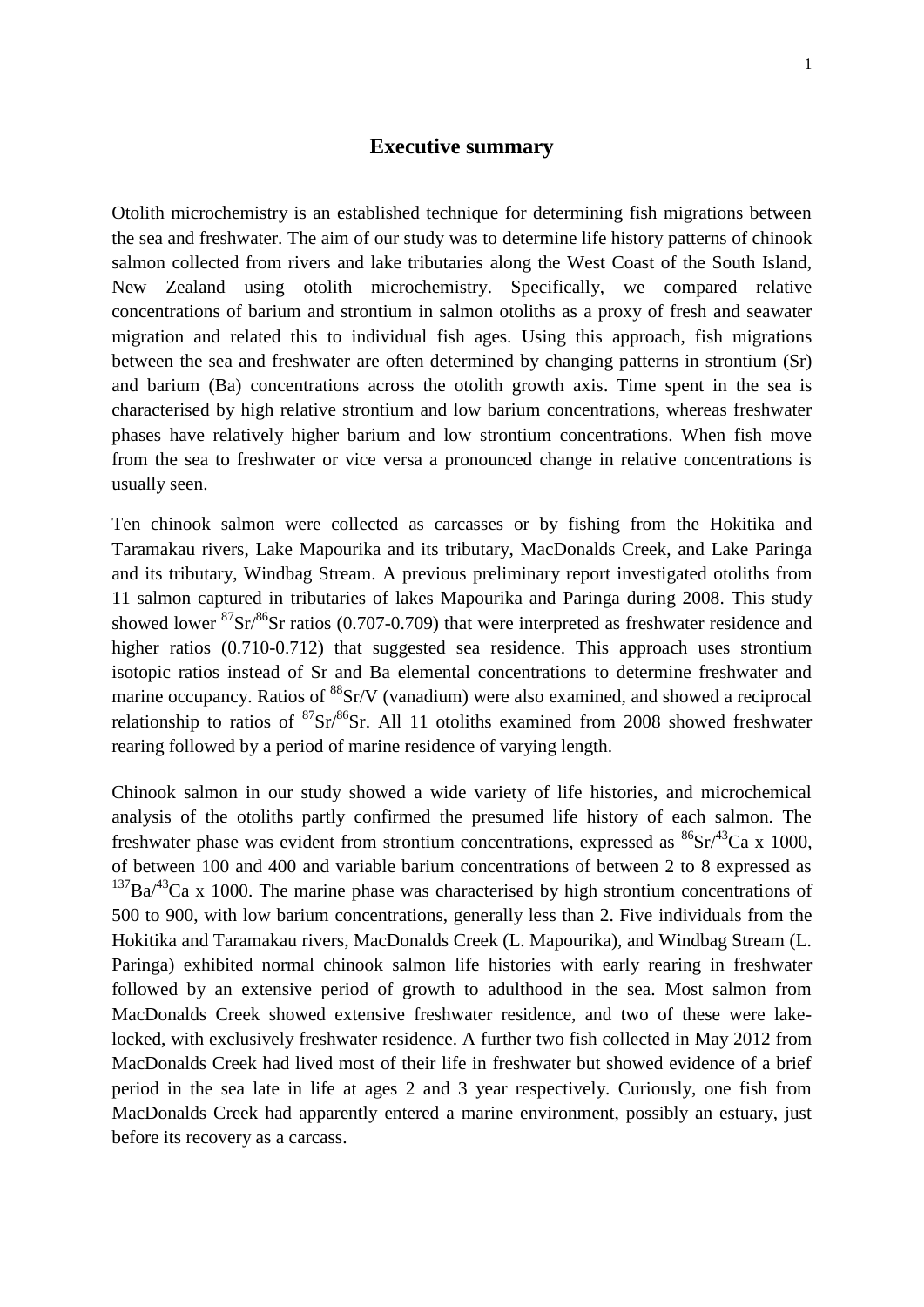## **Table of contents**

<span id="page-3-0"></span>

## **List of tables**

<span id="page-3-1"></span>

| Table 1. Date and location of capture of 10 chinook salmon from the West Coast of the South |  |
|---------------------------------------------------------------------------------------------|--|
|                                                                                             |  |
|                                                                                             |  |
| Table 2. Age and annual increment determined from otoliths of 10 chinook salmon from the    |  |
|                                                                                             |  |

# List of figures

<span id="page-3-2"></span>

| Figure 1. Sample collection locations of chinook salmon from lakes Mapourika and Paringa |
|------------------------------------------------------------------------------------------|
| and their tributaries and the Taramakau River, West Coast, South Island, New Zealand.    |
|                                                                                          |
| Figure 2. Life histories of 10 West Coast chinook salmon shown by variation in otolith   |
| strontium (Sr) and barium (Ba) concentrations (counts per second relative to calcium     |
| (Ca)) measured by laser ablation ICP-MS. Bars above each graph indicate freshwater       |
|                                                                                          |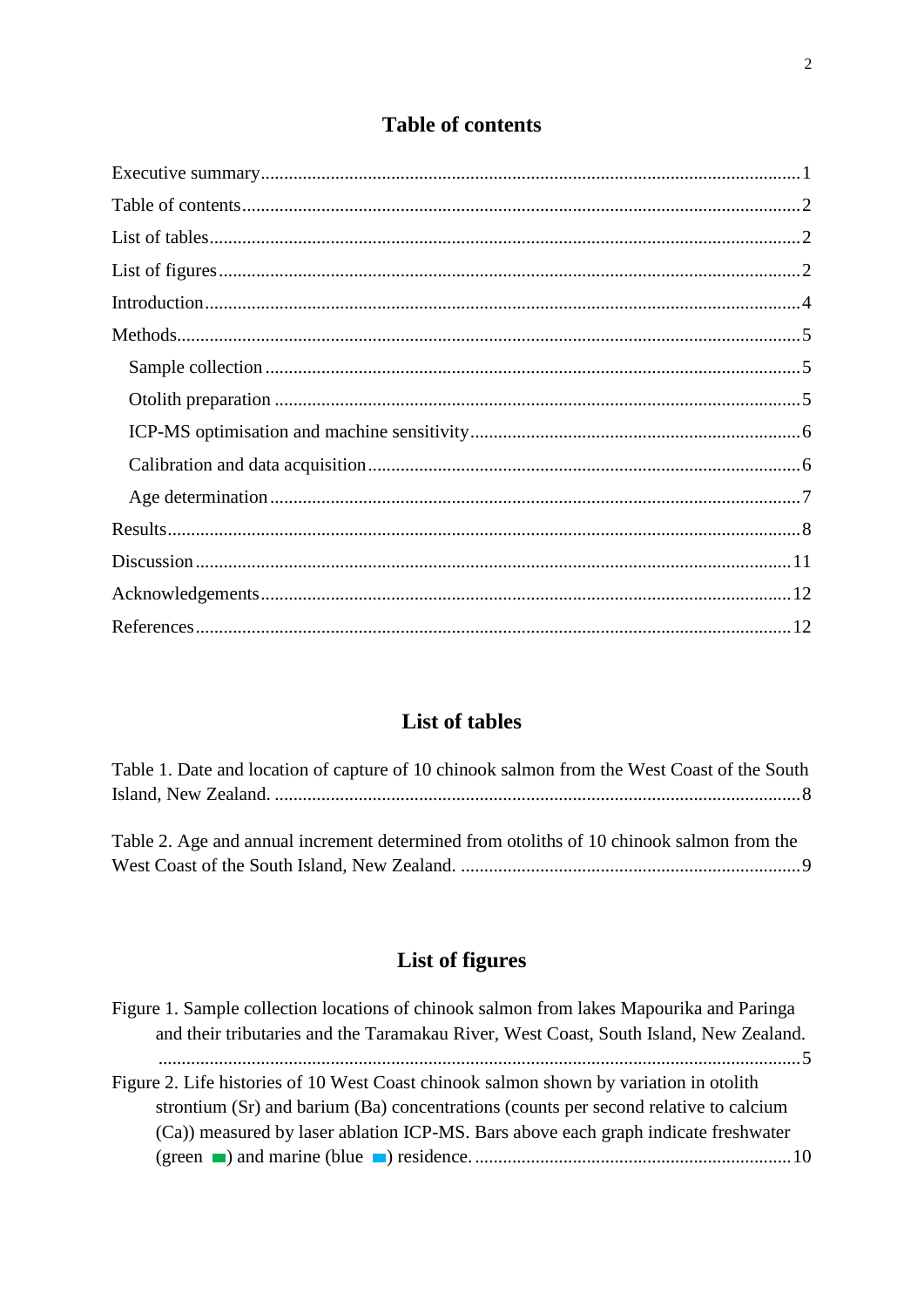| Appendix 1. Otolith scan of a 5-year old 920- mm male chinook salmon from McDonald |  |
|------------------------------------------------------------------------------------|--|
| Creek captured on 20 May 2008. Source: Modified from unpolished data, Rasmus       |  |
|                                                                                    |  |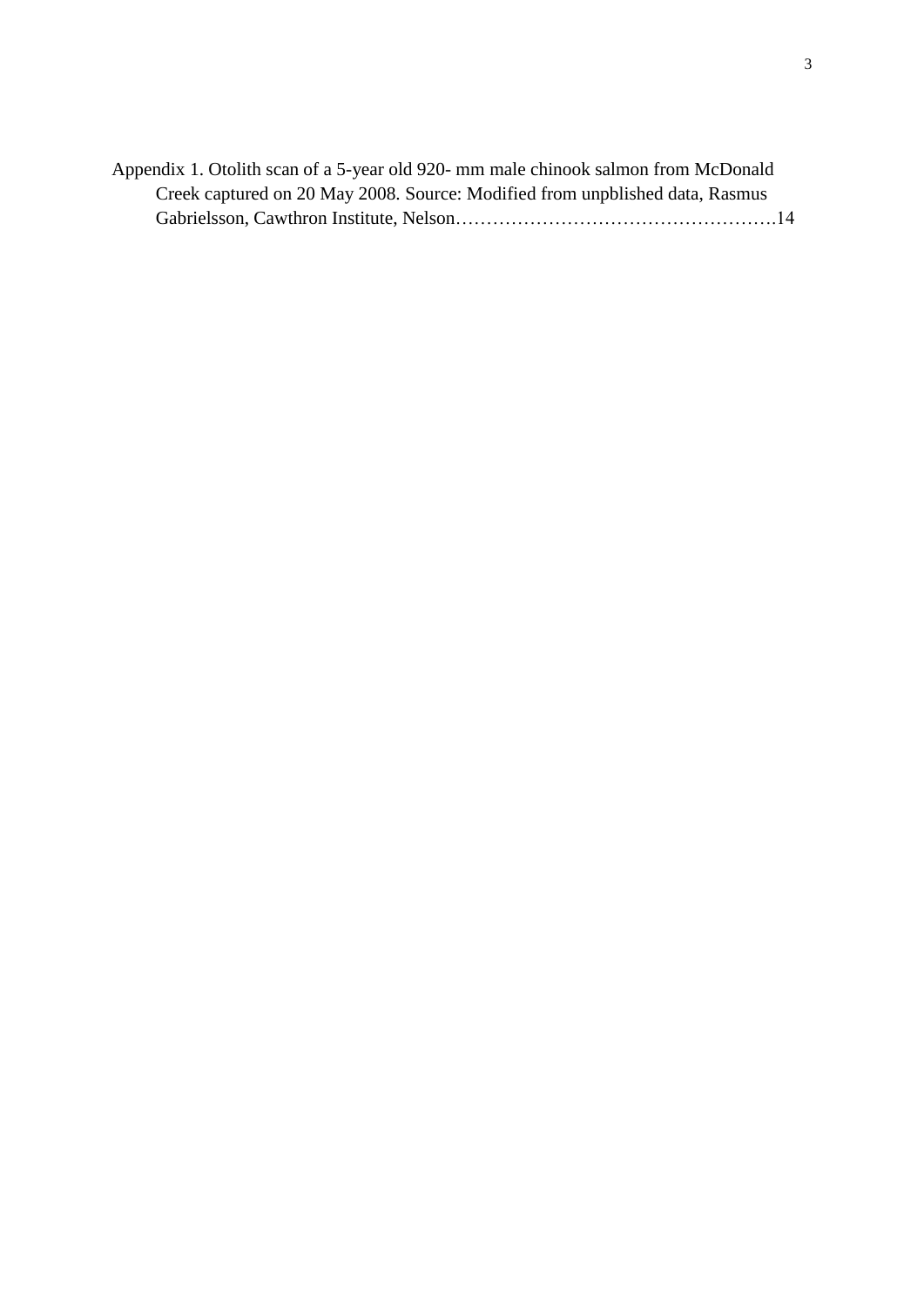## <span id="page-5-0"></span>**Introduction**

Chinook salmon (*Oncorhynchus tshawytscha*) were introduced to New Zealand in the early 1900s. A self-supporting run was established from the McCloud River in California that were released into the Hakataramea River, a tributary of the Waitaki River in North Otago. From there, chinook salmon became established in other eastern South Island rivers, notably the Rangitātā, Rakaia and Waimakariri. Small salmon runs also exist on the West Coast of the South Island. A viable self-reproducing population became established in lakes Mapourika and Paringa, West Coast, South Island, and whether the population is supported by lakelocked or sea-run adults has been the subject of speculation. Previous data (unpblished data, Rasmus Gabrielsson, Cawthron Institute, Nelson) summarised and analysis of otoliths from 11 salmon captured in tributaries of lakes Mapourika and Paringa during 2008. These data showed lower  ${}^{87}Sr/{}^{86}Sr$  ratios (0.707-0.709) that were interpreted as freshwater residence and higher ratios (0.710-0.712) that suggested sea residence (Appendix 1). Ratios of  ${}^{88}Sr/V$ (vanadium) were also examined, and showed a reciprocal relationship to ratios of  ${}^{87}Sr/{}^{86}Sr$ . All 11 otoliths examined from 2008 showed freshwater rearing followed by a period of marine residence of varying length (unpublished data).

Using an alternative approach, fish movements between the sea and freshwater can also be distinguished by tracking changes in elemental concetrations of strontium and barium across the otolith growth axis (Campana, 1999). Given that otolith growth occurs daily and in part is made up of elemental constituents taken up from the water (Kalish 1990), it is possible to track fish movements across different water masses (Limburg 1995; Tzeng 1996;Tzeng et al 2006). In general, time spent at sea can be characterised by high relative strontium and low barium concentrations, whereas freshwater phases have relatively higher barium and low strontium concentrations. When fish move from the sea to freshwater or vice versa a pronounced change in relative concentrations in the otolith is usually seen.

The aim of our study was to determine life history patterns of chinook salmon collected from rivers along the West Coast of the South Island, New Zealand using otolith microchemistry techniques. Specifically, we compared relative concentrations of barium and strontium in salmon otoliths as a proxy of fresh and seawater migration and related this to individual ages. While a laser ablation instrument coupled to a multi-collector mass spectrometer is required to determine  ${}^{87}Sr$  and  ${}^{86}Sr$  concentrations, we analysed elemental concentrations of strontium and barium using a single collector mass spectrometer based in the Waikato Mass Spectrometry Facility at the University of Waikato. As our data are based on otolith line scan analyses, we used relative concentrations rather than absolute concentrations. This does not change the life history interpretations compared to absolute abundance measurements.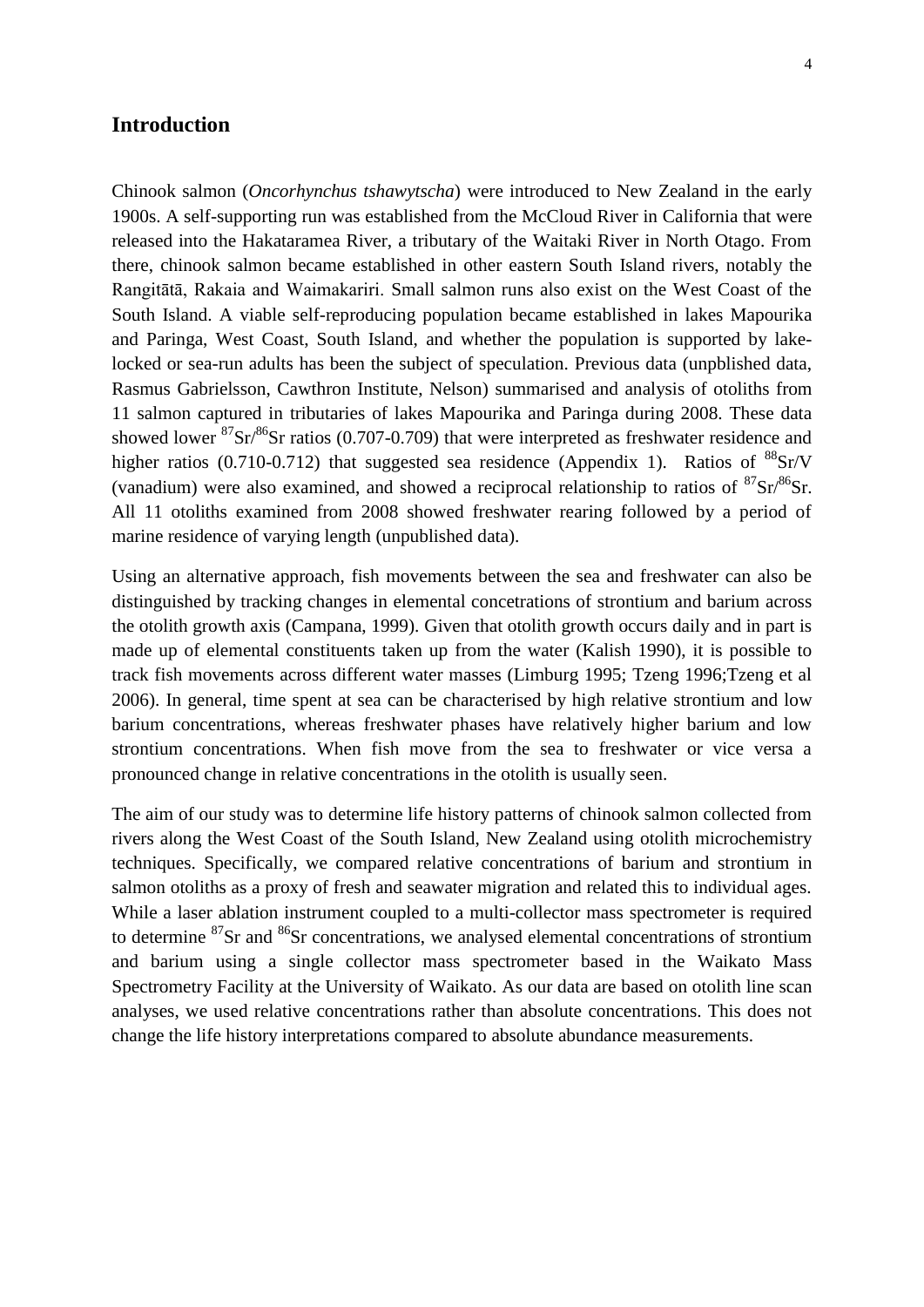## <span id="page-6-0"></span>**Methods**

## <span id="page-6-1"></span>*Sample collection*

Ten chinook salmon were collected as carcasses or by fishing from the Hokitika and Taramakau rivers, Lake Mapourika and its tributary, MacDonalds Creek, and Lake Paringa and its tributary, Windbag Stream (Fig. 1). Locations and method of collection are shown in Table 1, together with the presumed life history at the time of collection and before otolith analysis.



<span id="page-6-3"></span>**Figure 1**. Sample collection locations of chinook salmon from lakes Mapourika and Paringa and their tributaries and the Taramakau River, West Coast, South Island, New Zealand.

## <span id="page-6-2"></span>*Otolith preparation*

Of the ten otoliths analysed, seven had been mounted on individual petrographic slides and polished ready for laser ablation by the West Coast Fish and Game Council. The remaining three otoliths were rinsed in ultra-pure milli-Q water then soaked in 3% hydrogen peroxide for 3 min, rinsed in milli-Q water again, then soaked in 2% nitric acid for 15 s. Otoliths were then rinsed thoroughly in mill-Q water again to dissolve any residual acid then drained and left to air dry in a fume hood overnight.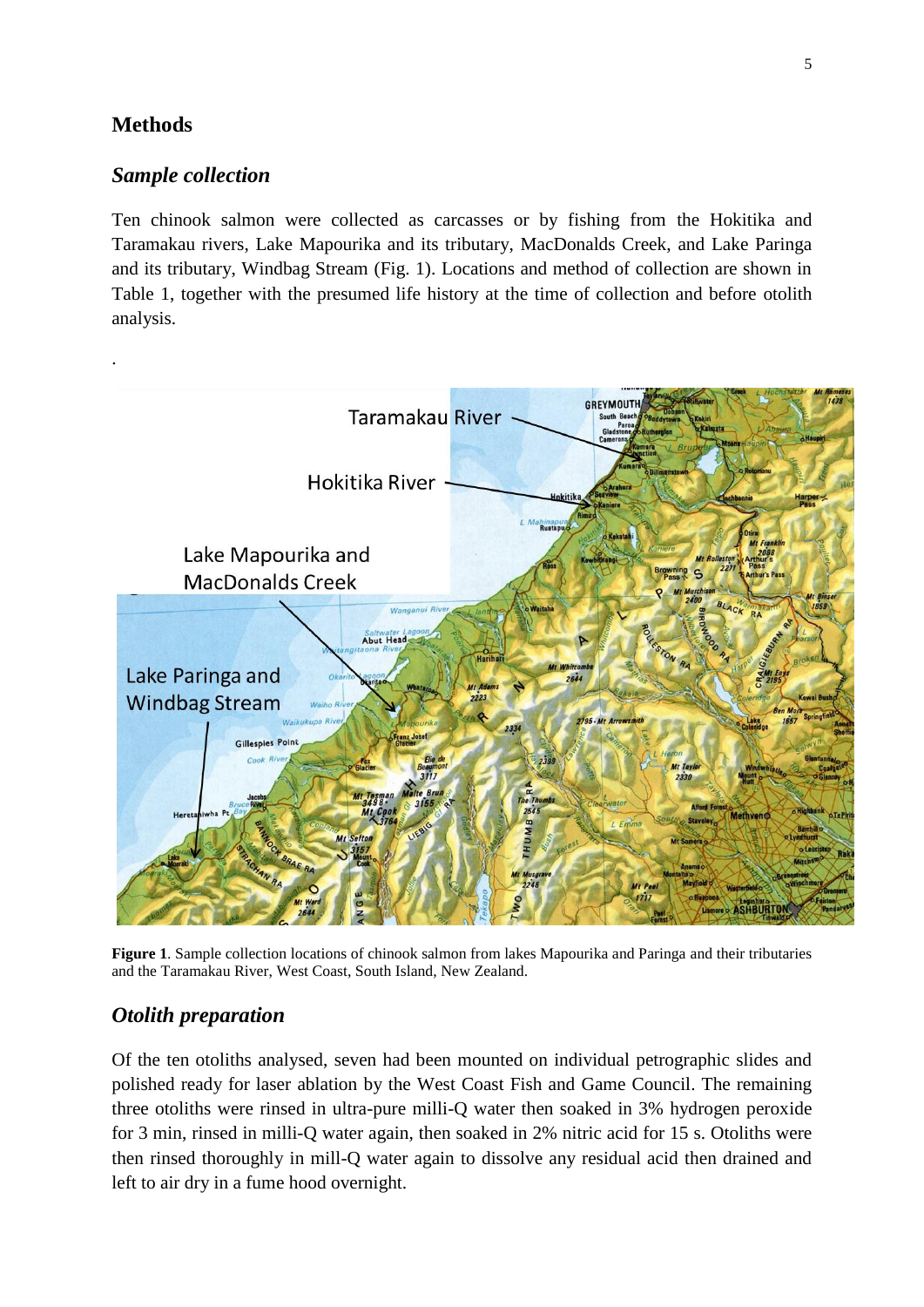The otoliths were embedded (grove end facing up) in K36 epoxy resin contained within silicon moulds and left to set overnight before being sectioned transversely using a low-speed diamond head Beuhler Isomet saw. Thin sections of the otolith were then mounted onto petrographic slides using Crystal Bond thermo-setting glue, then polished using firstly 2400 micron wetted paper and finally finished using 4000 micron paper to expose the otolith nucleus. All 10 otoliths were mounted on a single petrographic slide then analysed by laser ablation ICP-MS.Laser instrumentation

Otolith microchemical analysis was carried out with a New Wave Research, Perkin Elmer Elan SCIEX DRCII laser ablation inductively coupled mass spectrometer (ICP-MS) with a Nd-YAG shortwave 213-nm laser. A total suite of 12 isotopes  $(^{7}Li, ^{25}Mg, ^{27}Al, ^{42}Ca, ^{43}Ca,$  $^{55}$ Mn,  $^{66}$ Zn,  $^{85}$ Rb,  $^{86}$ Sr,  $^{87}$ Sr,  $^{88}$ Sr,  $^{137}$ Ba) were analysed both in otoliths and NIST (National Institute of Standards and Technology) standard reference material (SRM) 612 the concentrations of which 50 elements are known. The laser was operated in Q-switched time resolved mode and NIST612 was used to standardise the machine output in counts per second as well for calibration.

## <span id="page-7-0"></span>*ICP-MS optimisation and machine sensitivity*

Elemental interferences produced by the presence of oxygen in the ICP-MS instrument, carrier gas transport lines, or on samples may result in combinations of oxygen with different elements causing an interference reading on other isotopes. To account for this and optimise the instrument a continuous line scan was run across the NIST612 at a scan speed of 10  $\mu$ m/s, repetition rate of 10 Hz, output power of 60%, spot size of 60 µm, for 2 min. The ICP-MS was tuned during the 2-min line scan by manually adjusting the nebuliser gas flow to give a ThO+/Th+ ratio of  $\approx 1\%$ . Once this was achieved it was assumed that oxide interferences were negligible and otolith sample analysis could begin. During the same analyses a sensitivity check was also carried out by monitoring Th+/U+ ratios, until counts were >20,000 indicating that machine sensitivity was relatively high. For this study, gas flow was generally acceptable between 0.5- 0.7 L/min. This was carried out at the start of each day's run using NIST612 placed in the sample chamber with a single batch of 10 otoliths and purged with an argon carrier gas for 15 mins.

## <span id="page-7-1"></span>*Calibration and data acquisition*

Otoliths were analysed in conjunction with NIST 612 standards. Salmon otoliths were analysed using a continuous line scan at a travelling speed of 10 µm/s, repetition rate of 10 Hz, output power of 60%, spot size of 30 µm, which traversed the otolith growth axis from the nucleus to the dorsal edge for approximately 5 minutes (depending on otolith size). The concentration of trace elements in NIST612 is homogeneous (Pearce et al, 1997). Consequently, elemental concentrations (ppm) from NIST612 were standardised to internal ICP-MS machine standards using  $^{42}$ Ca. Because laser ablation signals are notorious for being unstable over prolonged periods of use, NIST612 was analysed before, in the middle, and at the end of each otolith run.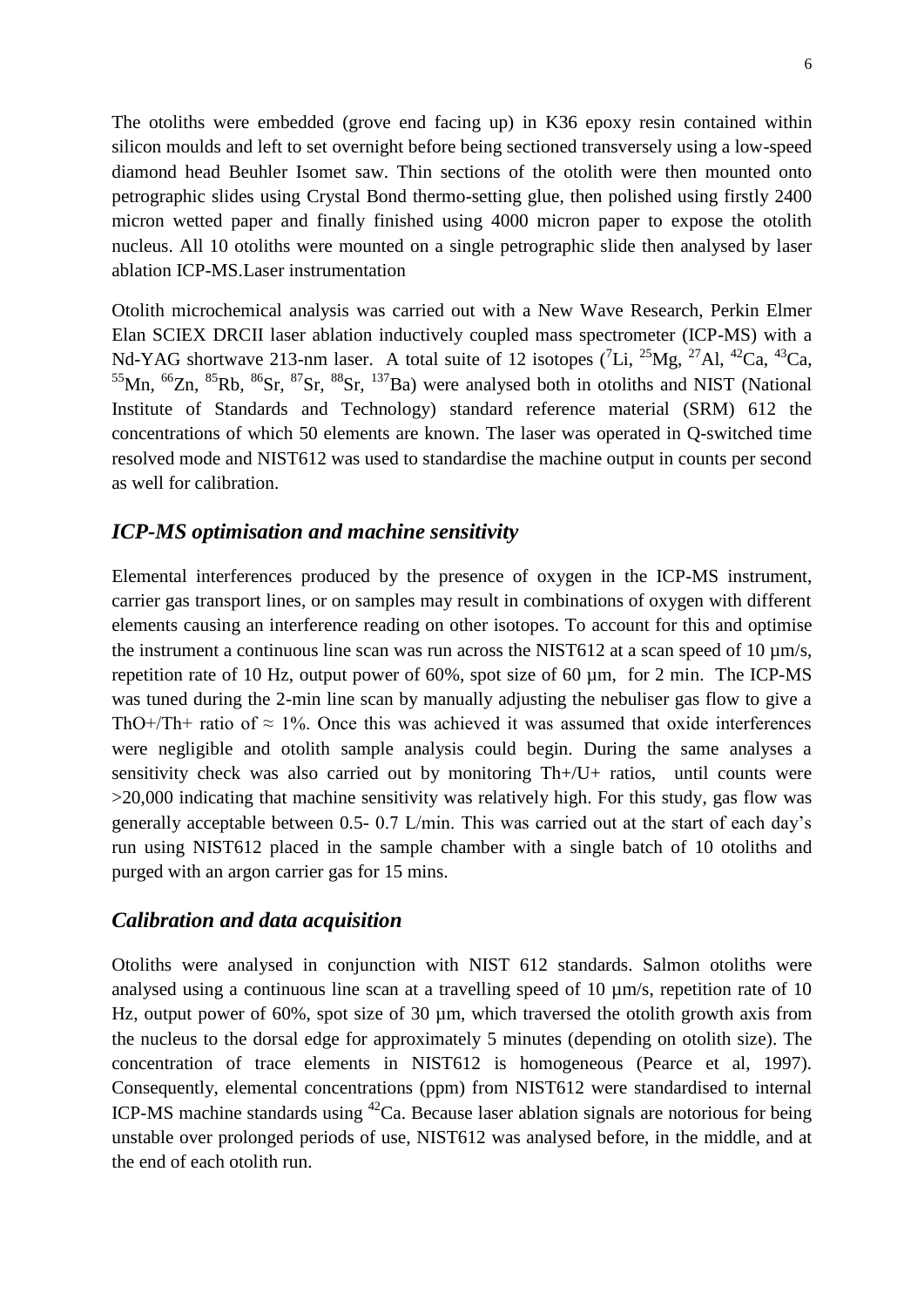<span id="page-8-0"></span>Salmon were aged from sections of the otoliths used for laser ablation. These were already mounted on glass slides by the time they arrived at our lab, and the sections were rather thick for straightforward age determination. Nevertheless, we attempted to age each otolith and to determine the radius at which each annual increment occurred with an ocular graticule in a dissecting stereo microscope. The radius of each line scan used in the laser ablation was proportioned to the radius and increment measurement so that the same relative positions of each increment could be calculated (Table 2). These annual increments are plotted on the laser results (Fig. 2).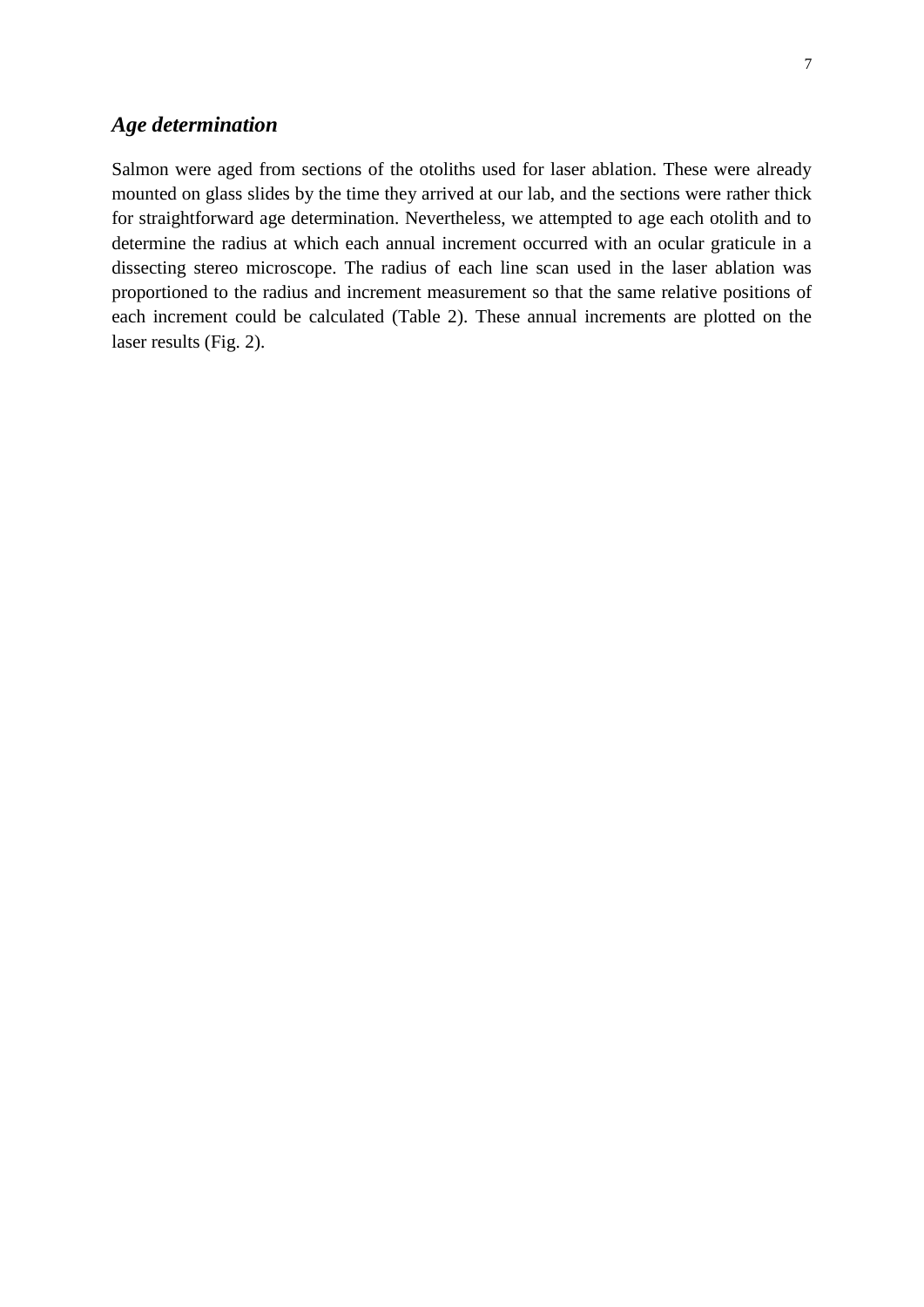## <span id="page-9-0"></span>**Results**

The chinook salmon in this study showed a wide variety of life histories, and microchemical analysis of the otoliths partly confirmed the presumed life history of each salmon (Table 1). The freshwater phase was evident from strontium concentrations, expressed as  ${}^{86}Sr/{}^{43}Ca$  x 1000, of between 100 and 400 and variable barium concentrations of between 2 to 8 expressed as  $^{137}Ba^{43}Ca \times 1000$ .

The marine phase was characterised by high strontium concentrations of 500 to 900, with low barium concentrations, generally less than 2 (Fig. 2). Five fish (IDs 88, 89, 93, 94, and 95) from the Hokitika and Taramakau rivers, MacDonalds Creek (L. Mapourika), and Windbag Stream (L. Paringa) exhibited normal chinook salmon life histories with early rearing in freshwater followed by an extensive period of growth to adulthood in the sea. Most salmon from MacDonalds Creek showed extensive freshwater residence, and two of these were lakelocked, with exclusively freshwater residence (Fish IDs 90 and 92).

A further two fish collected in May 2012 from MacDonalds Creek (ID 96 and 97) had lived most of their life in freshwater, presumably Lake Paringa, but showed evidence of a brief period in the sea late in life at ages 2 and 3 year respectively (Fig. 2). Curiously, one fish from MacDonalds Creek (ID 91) had apparently entered a marine environment, possibly an estuary, just before its recovery as a carcass.

| Fish | Capture location |                        |                         | Capture date | Capture | Sex    | Length | Age     | Presumed      | Life history by  |
|------|------------------|------------------------|-------------------------|--------------|---------|--------|--------|---------|---------------|------------------|
| ID   | Water body       | Latitude $(^{\circ}S)$ | Longitude $(^{\circ}E)$ |              | method  |        | (mm)   | (years) | life history  | otolith analysis |
| 88   | Hokitika River   | 42.90376               | 170.97006               | $17-Mar-10$  | Fishing | Male   | 810    | 3       | Sea run       | Sea run          |
| 89   | Taramakau River  | 42.45149               | 171.27429               | $3$ -Jun-11  | Carcass | Female | 730    | 3       | Sea run       | Sea run          |
| 90   | MacDonalds Creek | 43.31127               | 170.24375               | 12-May-11    | Carcass | Female | 510    | 3       | Lake resident | Lake resident    |
| 91   | MacDonalds Creek | 43.31127               | 170.24375               | $19-May-11$  | Carcass | Female | 510    | 3       | Lake resident | Lake resident    |
| 92   | MacDonalds Creek | 43.31127               | 170.24375               | $19-May-11$  | Carcass | Female | 460    | 3       | Lake resident | Lake resident    |
| 93   | MacDonalds Creek | 43.31127               | 170.24375               | 19-May-11    | Carcass | Female | 720    | 4       | Sea run       | Sea run          |
| 94   | Lake Paringa     | 43.71735               | 169.41304               | $26-Mar-11$  | Fishing | Female | 630    | 3       | Sea run       | Sea run          |
| 95   | Windbag Stream   | 43.74767               | 169.38886               | 11-May-11    | Carcass | Male   | 750    | 3       | Sea run       | Sea run          |
| 96   | MacDonalds Creek | 43.31127               | 170.24375               | 17-May-12    | Carcass | Male   | 390    | 2       | Lake resident | Late sea run     |
| 97   | MacDonalds Creek | 43.31127               | 170.24375               | 17-May-12    | Carcass | Female | 490    | 3       | Lake resident | Late sea run     |

<span id="page-9-1"></span>**Table 1**. Date and location of capture of 10 chinook salmon from the West Coast of the South Island, New Zealand.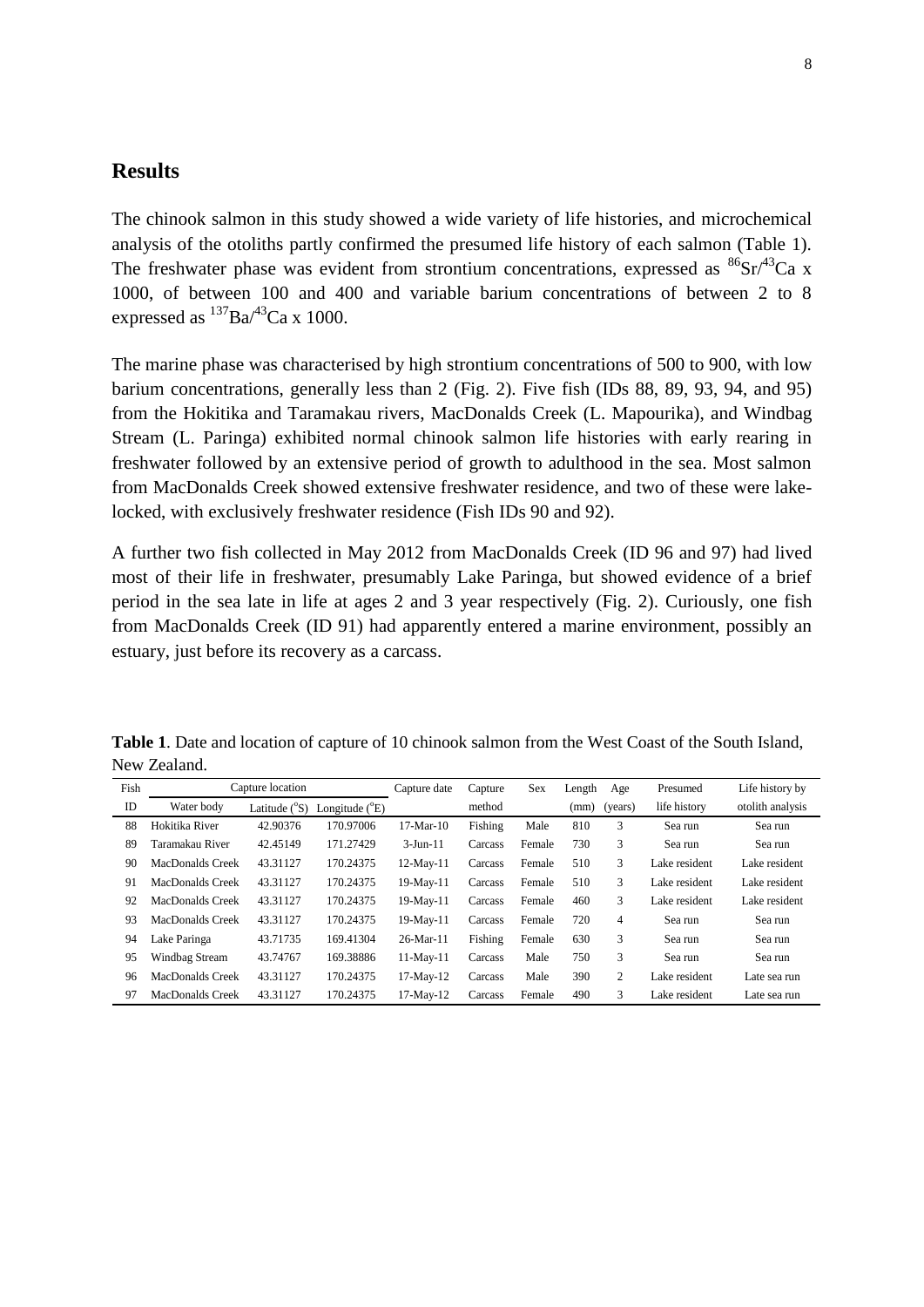|         |                                      |             |                            | Length | Age     | Otolith     | Annual         | Increment     |
|---------|--------------------------------------|-------------|----------------------------|--------|---------|-------------|----------------|---------------|
| Fish ID | Capture location                     |             | Capture date Analysis date | (mm)   | (years) | length (mm) | increment      | distance from |
|         |                                      |             |                            |        |         |             | (year)         | nucleus (mm)  |
| 88      | Hokitika River                       | $17-Mar-10$ | 19-Feb-13                  | 810    | $3+$    | 5.86        | 1              | 1.12          |
|         |                                      |             |                            |        |         |             | $\sqrt{2}$     | 1.77          |
|         |                                      |             |                            |        |         |             | 3              | 2.60          |
|         |                                      |             |                            |        |         |             | otolith edge   | 3.26          |
| 89      | Taramakau River                      | $3-Jun-11$  | 19-Feb-13                  | 730    | $3+$    | 5.60        | 1              | 1.29          |
|         |                                      |             |                            |        |         |             | $\sqrt{2}$     | 1.73          |
|         |                                      |             |                            |        |         |             | 3              | 2.22          |
|         |                                      |             |                            |        |         |             | otolith edge   | 3.06          |
| 90      | MacDonalds Creek                     | 12-May-11   | 19-Feb-13                  | 510    | $3+$    | 4.45        | 1              | 1.59          |
|         |                                      |             |                            |        |         |             | $\overline{c}$ | 2.05          |
|         |                                      |             |                            |        |         |             | 3              | 2.62          |
|         |                                      |             |                            |        |         |             | otolith edge   | 2.96          |
| 91      | MacDonalds Creek                     | 19-May-11   | $14$ -Jun- $13$            | 510    | $3+$    | 4.40        | $\mathbf{1}$   | 0.93          |
|         |                                      |             |                            |        |         |             | $\sqrt{2}$     | 1.36          |
|         |                                      |             |                            |        |         |             | 3              | 1.70          |
|         |                                      |             |                            |        |         |             | otolith edge   | 2.25          |
| 92      | MacDonalds Creek                     | 19-May-11   | 19-Feb-13                  | 460    | $3+$    | 4.76        | $\mathbf{1}$   | 1.36          |
|         |                                      |             |                            |        |         |             | $\sqrt{2}$     | 1.81          |
|         |                                      |             |                            |        |         |             | 3              | 2.21          |
|         |                                      |             |                            |        |         |             | otolith edge   | 2.62          |
| 93      | MacDonalds Creek                     | 19-May-11   | 19-Feb-13                  | 720    | $4+$    | 4.76        | $\mathbf{1}$   | 1.28          |
|         |                                      |             |                            |        |         |             | $\sqrt{2}$     | 1.70          |
|         |                                      |             |                            |        |         |             | 3              | 2.34          |
|         |                                      |             |                            |        |         |             | $\overline{4}$ | 2.43          |
|         |                                      |             |                            |        |         |             | otolith edge   | 2.98          |
| 94      | Lake Paringa                         | 26-Mar-11   | $14$ -Jun- $13$            | 630    | $3+$    | 4.92        | $\mathbf{1}$   | 0.93          |
|         |                                      |             |                            |        |         |             | $\sqrt{2}$     | 1.30          |
|         |                                      |             |                            |        |         |             | 3              | 1.95          |
|         |                                      |             |                            |        |         |             | otolith edge   | 2.39          |
| 95      | Windbag Stream                       | 11-May-11   | $14$ -Jun- $13$            | 750    | $3+$    | 4.71        | $\mathbf{1}$   | 1.63          |
|         |                                      |             |                            |        |         |             | $\sqrt{2}$     | 2.09          |
|         |                                      |             |                            |        |         |             | 3              | 2.65          |
|         |                                      |             |                            |        |         |             | otolith edge   | 2.79          |
| 96      | MacDonalds Creek 17-May-12 19-Feb-13 |             |                            | 390    | $2+$    | 3.93        | $\mathbf{1}$   | 1.43          |
|         |                                      |             |                            |        |         |             | $\overline{2}$ | 2.28          |
|         |                                      |             |                            |        |         |             | otolith edge   | 2.69          |
| 97      | MacDonalds Creek                     | 17-May-12   | $14$ -Jun- $13$            | 490    | $3+$    | 4.82        | $\mathbf{1}$   | 0.87          |
|         |                                      |             |                            |        |         |             | $\sqrt{2}$     | 1.39          |
|         |                                      |             |                            |        |         |             | $\overline{3}$ | 2.01          |
|         |                                      |             |                            |        |         |             | otolith edge   | 2.44          |
|         |                                      |             |                            |        |         |             |                |               |

**Table 2**. Age and annual increment determined from otoliths of 10 chinook salmon from the West Coast of the South Island, New Zealand.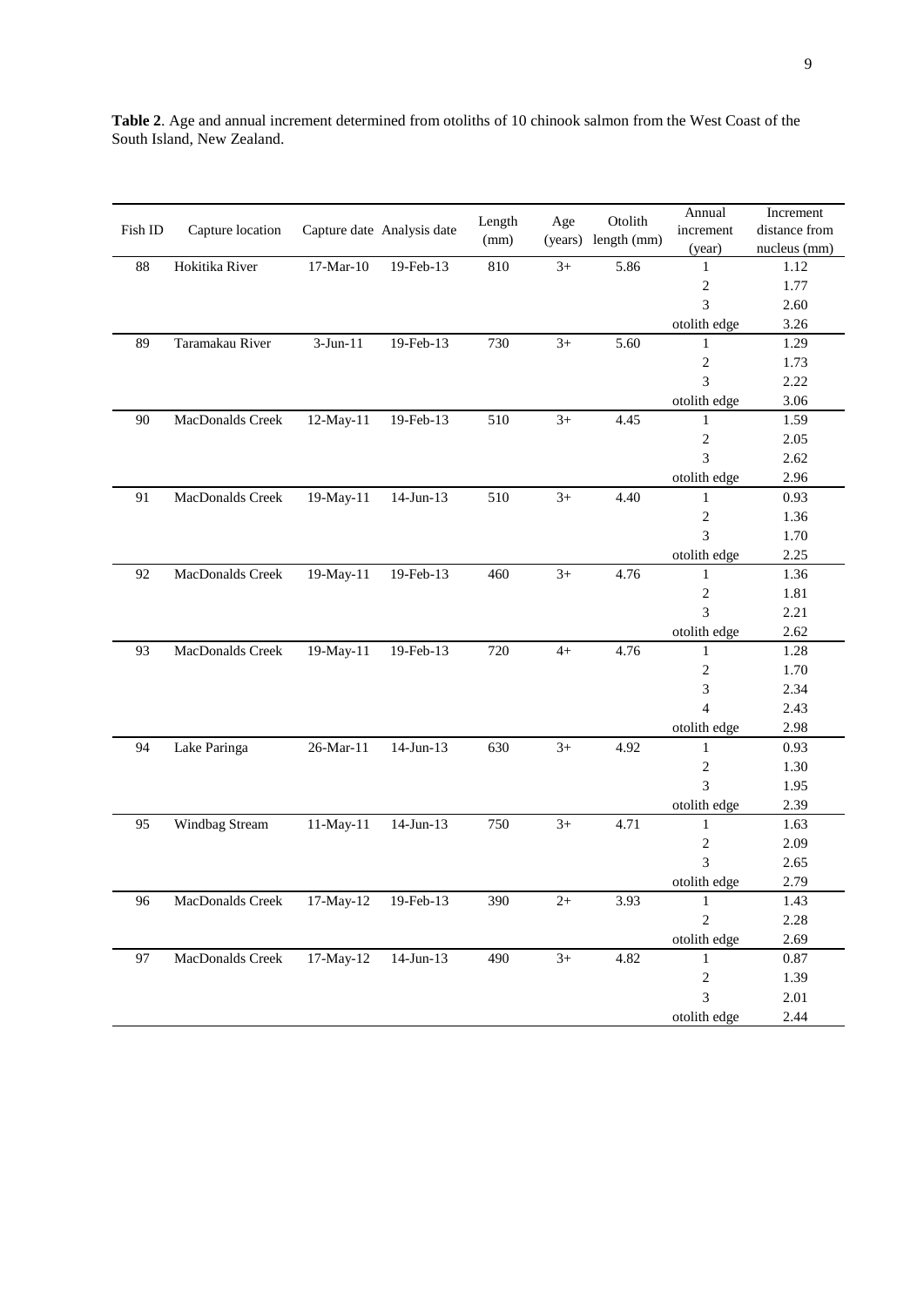

<span id="page-11-0"></span>Figure 2. Life histories of 10 West Coast chinook salmon shown by variation in otolith strontium (Sr) and barium (Ba) concentrations (counts per second relative to calcium (Ca)) measured by laser ablation ICP-MS. Bars above each graph indicate freshwater (green  $\Box$ ) and marine (blue  $\Box$ ) residence.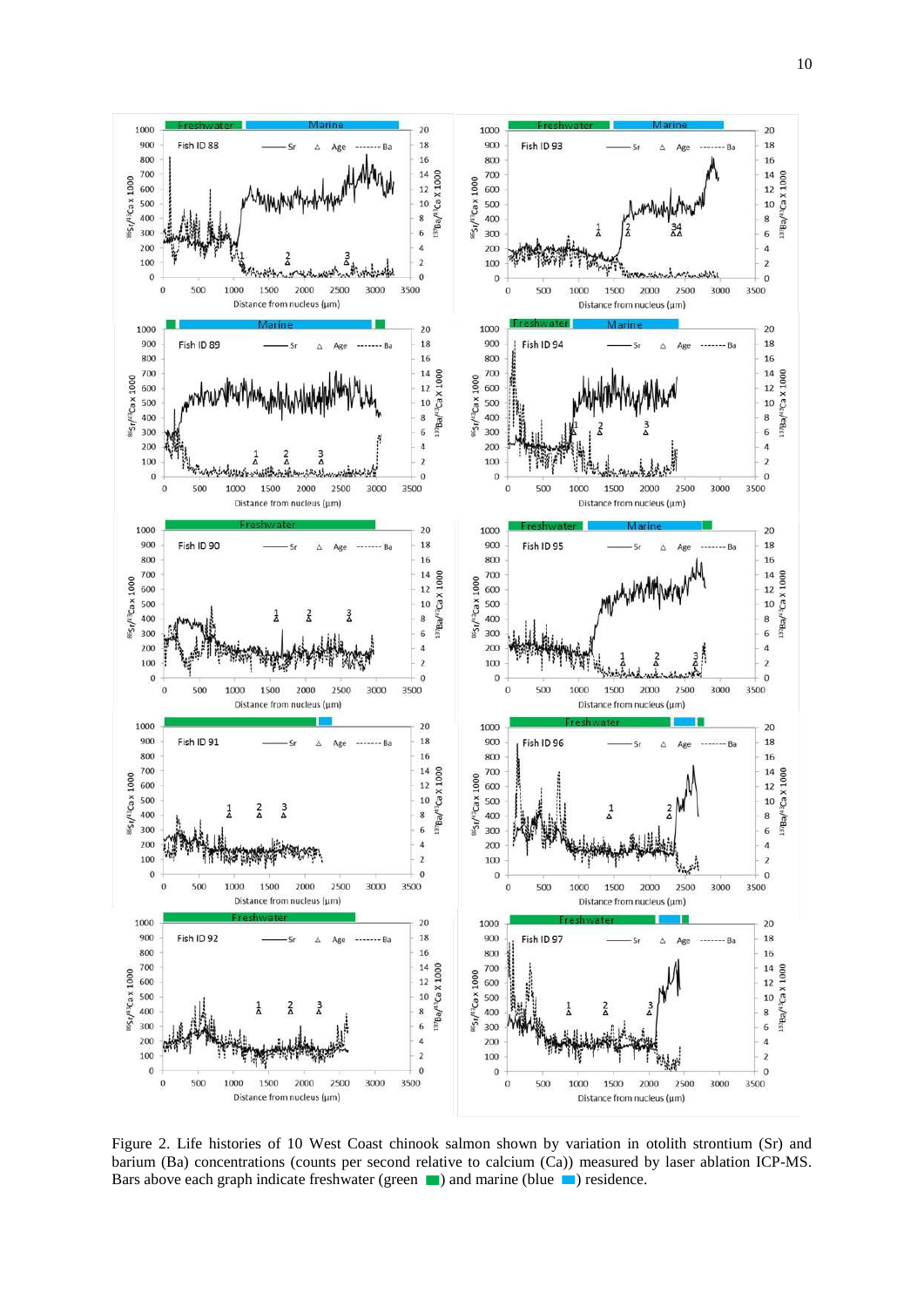### <span id="page-12-0"></span>**Discussion**

11

Although only a small number of fish were analysed in this study, otolith microchemical analysis of Chinook salmon (*Oncorhynchus tshawytscha*) collected along the West Coast of the South Island, provided some insight on the early rearing and migratory stages of salmon from these locations. On the basis of known relationships between barium and strontium in otoliths with regards to fish movements between sea water and fresh water (Campana 1999; Kalish 1990; Tzeng, 1996), we demonstrated that barium and strontium can be used to differentiate chinook salmon growth between these environments. This approach has already been widely used in determining anadromy in salmonids overseas (e.g., Secor et al 1995; Zimmerman and Ratliff 1999, Zimmerman and Reeves 2000), and in New Zealand to trace adult rainbow trout from two Rotorua Lakes back to spawning tributaries (Riceman 2006), as well as determine diadromy in New Zealand's galaxiids (Baker and Hicks 2003, Hicks et al. 2005, Tana and Hicks 2012), or identify koi carp spawning locations within the Waikato River (Blair and Hicks 2012). In the present study, salmon on the West Coast of the South Island, New Zealand, appear to have diverse life histories.

Five fish from the Hokitika and Taramakau rivers, MacDonalds Creek (L. Mapourika), and Windbag Stream (L. Paringa) exhibited typical anadromous growth patterns that involve growth and maturity at sea, followed by spawning and rearing in fresh water (about 12 months). Notably, two salmon from MacDonalds Creek showed no association with the sea suggesting they had spent early growth and maturity within freshwater possibly moving between the MacDonalds Creek and Lake Mapourika. Similarly, some salmon exhibited a "dash to the sea" late in life, for no longer than 6 or so months, before returning to spawn.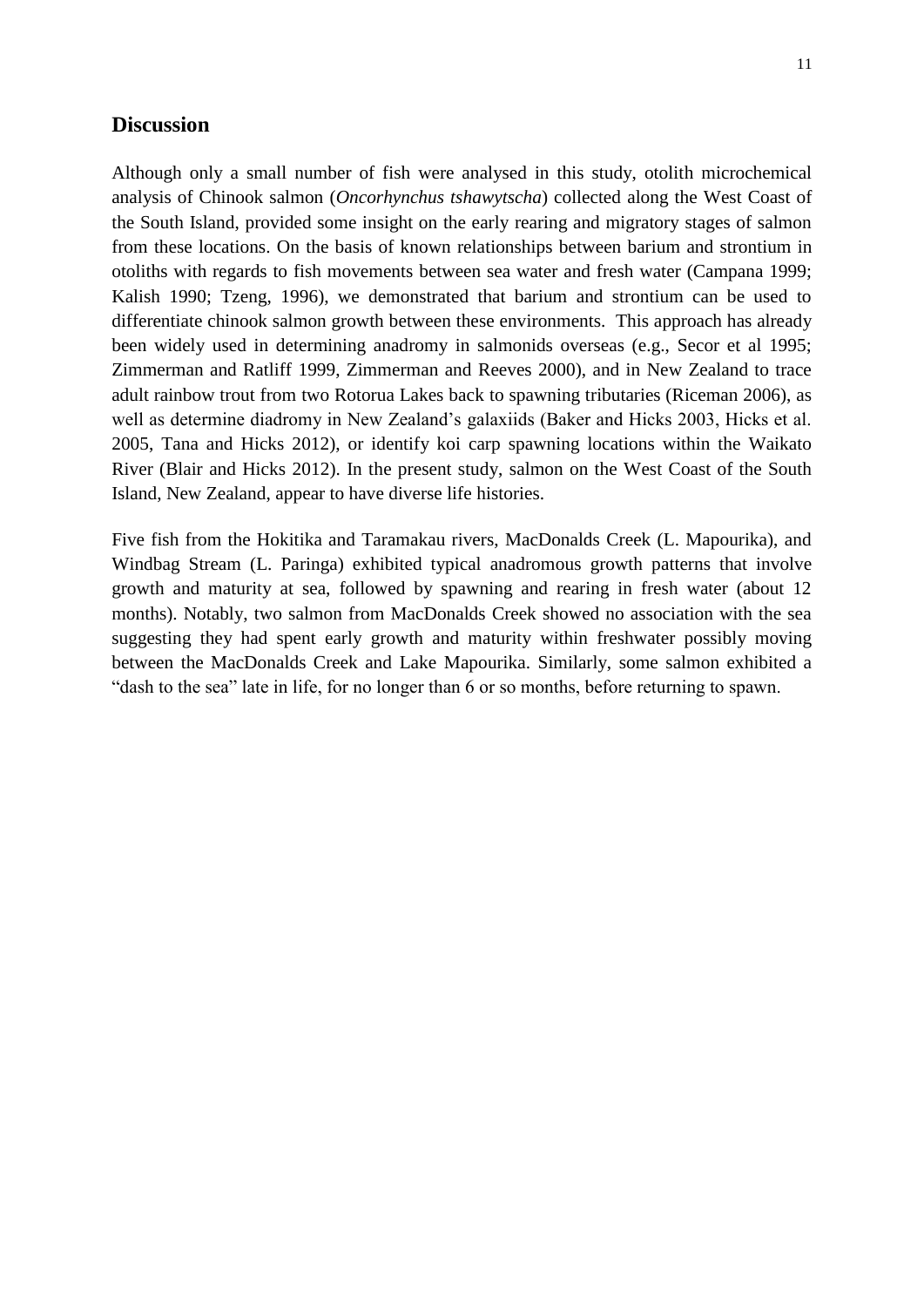## <span id="page-13-0"></span>**Acknowledgements**

This study was funded by West Coast Fish and Game Council who also provided the salmon otoliths. We thank Steve Cameron of the Waikato Mass Spectrometry Facility for his enormous assistance with the laser ablation and data acquisition from the ICP-MS. The University of Waikato funded Brendan Hicks' time contribution.

## <span id="page-13-1"></span>**References**

- Baker, C.F. and B.J. Hicks. 2003. Attraction of migratory inanga (*Galaxias maculatus*) and koaro (*Galaxias brevipinnis*) juveniles to adult galaxiid odours. *New Zealand Journal of Marine and Freshwater Research 37*: 291-299.
- Blair, J.B. and B.J. Hicks. 2012. Otolith microchemistry of koi carp in the Waikato region, New Zealand: a tool for identifying recruitment locations? *Inland Waters 2(3)*: 109- 118.
- Campana, S. E. 1999. Chemistry and composition of fish otoliths: pathways, mechanisms and applications. Review. *Marine Ecology Progress Series 188*: 263-297.
- Hicks, B. J., D. W. West, B. J. Barry, A. Markwitz, C. F. Baker, and C. P. Mitchell. 2005. Chronosequences of strontium in the otoliths of two New Zealand migratory freshwater fish, inanga (*Galaxias maculatus*) and koaro (*G. brevipinnis*). *International Journal of Particle Induced X-ray Emission 15(3-4)*: 95-101.
- Kalish, J. M. 1990. Use of otolith microchemistry to distinguish the progeny of sympatric anadromous and non- anadromous salmonids. *Fishery Bulletin (US) 88*: 657-66.
- Limburg, K.E. 1995. Otolith strontium traces environmental history of sub-yearling American shad Alosa sapidissima. *Marine Ecology Progress Series 119*: 25–35.
- McDowall, R. M. 1990. New Zealand freshwater fish: a guide and natural history. Auckland, Heinemann Reed.
- Pearce, N., Perkins, W., Westgate, J., Gorton, M., Jackson, S., Neal, C., and Chenery, S. 1997. A compilation of new and published major and trace element data for NIST SRM 610 and NIST SRM 612 glass reference materials: *Geostandards Newsletters 21*: 115- 144.
- Riceman, M.S. 2008. The use of otolith microchemistry to investigate natal origins and movement of lacustrine wild rainbow trout (*Oncorhynchus mykiss*) and common smelt (*Retropinna retropinna*). MSc thesis, University of Waikato, Hamilton. 99 p.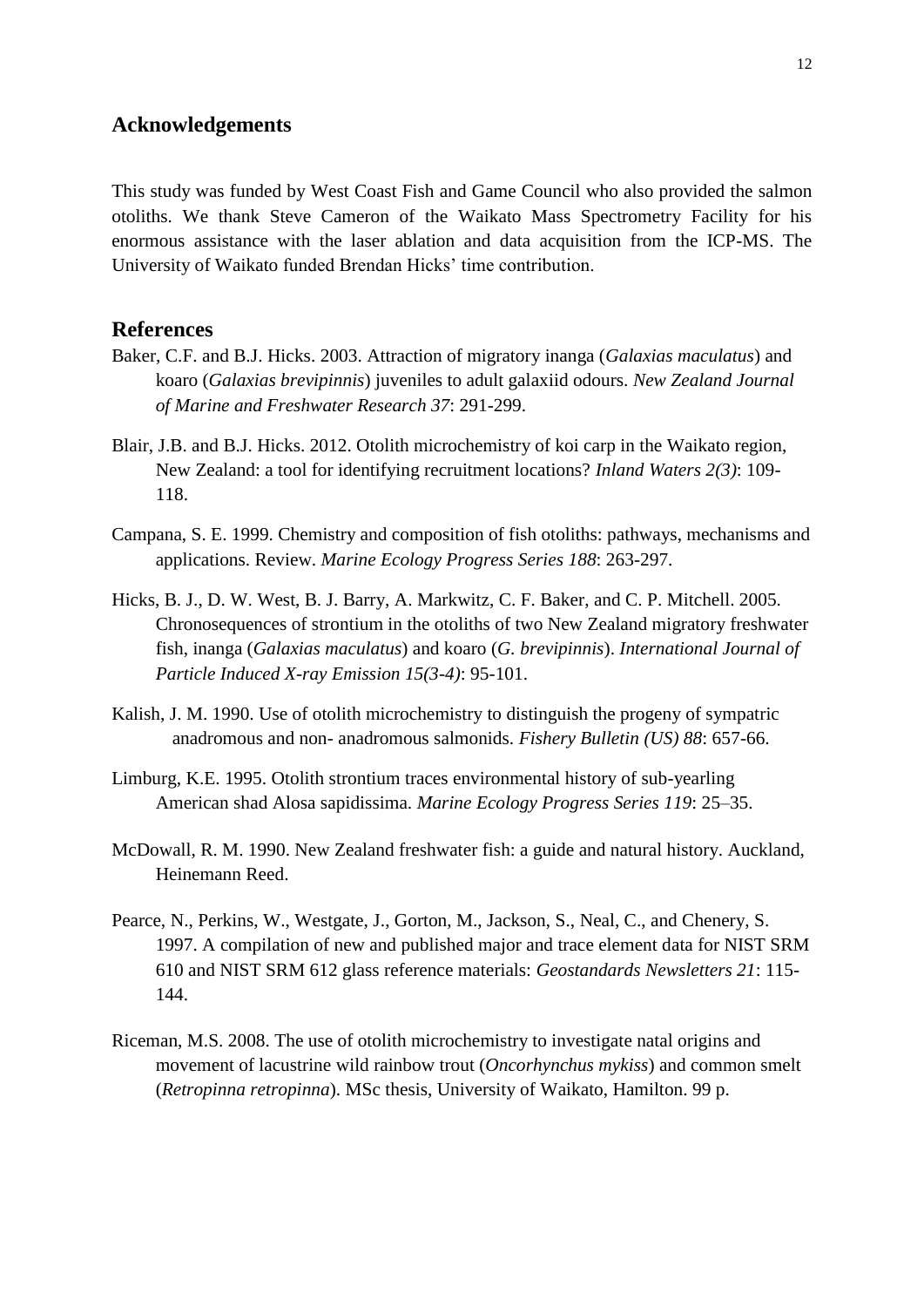- Secor, D.H., Henderson-Arzapalo, A., and Piccoli, P.M. 1995. Can otolith microchemistry chart patterns of migration and habitat utilization in anadromous fishes? *J. Exp. Mar. Biol. Ecol. 192*: 15–33.
- Tana, R. 2009. Population dynamics and migrational history of torrentfish (*Cheimarrichthys fosteri*, Haast 1874) in two Waikato streams on the North Island of New Zealand. MSc thesis, University of Waikato, Hamilton. 83 p.
- Tana, R. and B.J. Hicks. 2012. Influence of an open and closed river system on the migration patterns of two northern New Zealand populations of banded kokopu (*Galaxias fasciatus*). *NZ Natural Sciences 37*: 25-36.
- Thorrold SR, Jones CM, Campana SE, McLaren JW, Lam JWH. 1998. Trace element signatures in otoliths record natal river of juvenile American shad (*Alosa sapidissima*). *Limnol. Oceanogr. 43(8)*: 1826-1835 .
- Tzeng, W. N. (1996). Effects of salinity and ontogenetic movement on strontium: calcium ratio in otolith of the Japanese eel *Anguilla japonica* (Temminck and Schlegel). *Journal Experimental Marine Biology and Ecology 199*: 111-122.
- Tzeng, W. N., Severin, K. P., Wang, C. H., & Wickstrom, H. (2005). Elemental composition of otoliths as a discriminator of life stage and growth habitat of the European eel, *Anguilla anguilla*. *Marine and Freshwater Research 56*: 629-635.
- Wells, B. K., B. E. Reiman, J. L. Clayton, D.L. Horan, and C. M. Jones. 2003. Relationship between water, otolith and scale chemistries of westslope cutthroat trout from Coeur d'Alene River, Idaho: the potential application of hard-part chemistry to describe movements in freshwater. *Transactions of the American Fisheries Society 132*:409-424.
- Zimmerman, C. E. and D. E. Ratliff. 1999. Maternal origin of sockeye salmon (*Oncorhynchus nerka*) returning to the Pelton fish trap, Deschutes River, Oregon in 1997. FERC No. 2030, Pelton Round Butte Hydroelectric Project, Portland General Electric Company. Portland, Oregon.
- Zimmerman, CE and GH Reeves 2000. Population structure of sympatric anadromous and nonanadromous *Oncorhynchus mykiss*: evidence from spawning surveys and otolith microchemistry. *Canadian Journal of Fisheries and Aquatic Sciences 57*: 2152-2162.